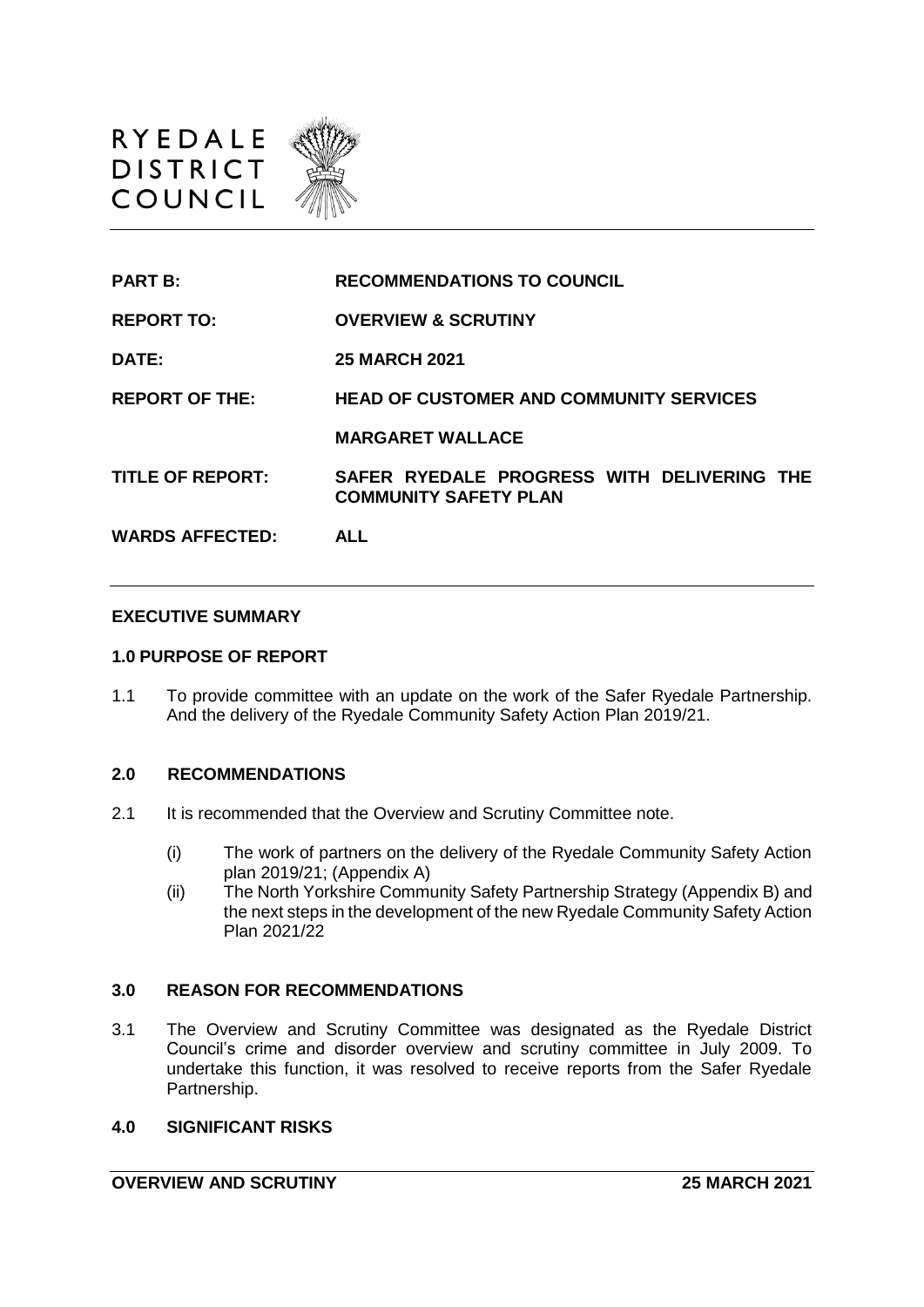4.1 The significant risks would be the failure to meet the local authorities' legislative responsibilities.

# **5.0 POLICY CONTEXT AND CONSULTATION**

5.1 Ryedale District Council- council plan 2020-24 "Our environment a sustainable, safe and clean place" A safe place to live.

## **REPORT**

## **6.0 REPORT DETAILS**

- 6.1 In the interests of efficiency and economy, the responsible authorities in the county of North Yorkshire have agreed to establish a single Community Safety Partnership for North Yorkshire to be known as the North Yorkshire Community Safety Partnership (NYCSP).
- 6.2 **Section 17 Crime & Disorder Act 1998** the crime and disorder act was enacted in 1998 and places a statutory duty on all local authorities together with their partners agencies to develop and deliver a community safety strategy.

This strategy is delivered through the North Yorkshire Community Safety Partnership (Appendix B). Section 17 of the act requires local authorities to identify community safety implications in all their activities which Ryedale District Council (RDC) complies with in order to prevent crime and disorder, drugs misuse and reoffending.

- 6.3 The purpose of the North Yorkshire Community Safety Partnership (YCSP) is to bring together the responsible authorities, supported by other relevant organisations, to fulfil their statutory responsibilities to work together. The NYCSP is supported by district and community hubs. The themes and objectives within the strategy are identified following a joint strategic intelligence assessment (JSIA).
- 6.4 The Local Ryedale Community Safety Group (RDCSG) meets six monthly and incorporates statutory partners including Ryedale District Council, North Yorkshire County Council, North Yorkshire Police, North Yorkshire Fire & Rescue Service, and representatives from the voluntary sector. The Group provides feedback to the North Yorkshire Community Safety Partnership (NYCSP) illustrating how the local action plan has contributes towards the NYCSP strategic objectives.
- 6.5 The Safer Ryedale action plan on local activities in 2019/21 is delivered by multiagency partners are included in (Appendix B). The action plan supports the previous NYCSP strategy and Local Priorities listed below;
	- Continued development of the Community Safety Hub and partnership working
	- Develop work around Mental health and offending
	- Develop a calendar of prevention activities around community safety, including days of actions
	- Work with partners to tackle county lines across the district
	- Deliver drugs and alcohol awareness
	- Tackle anti-social behaviour
	- Review and utilise the tools and powers available
	- Explore funding opportunities and maximise resources available.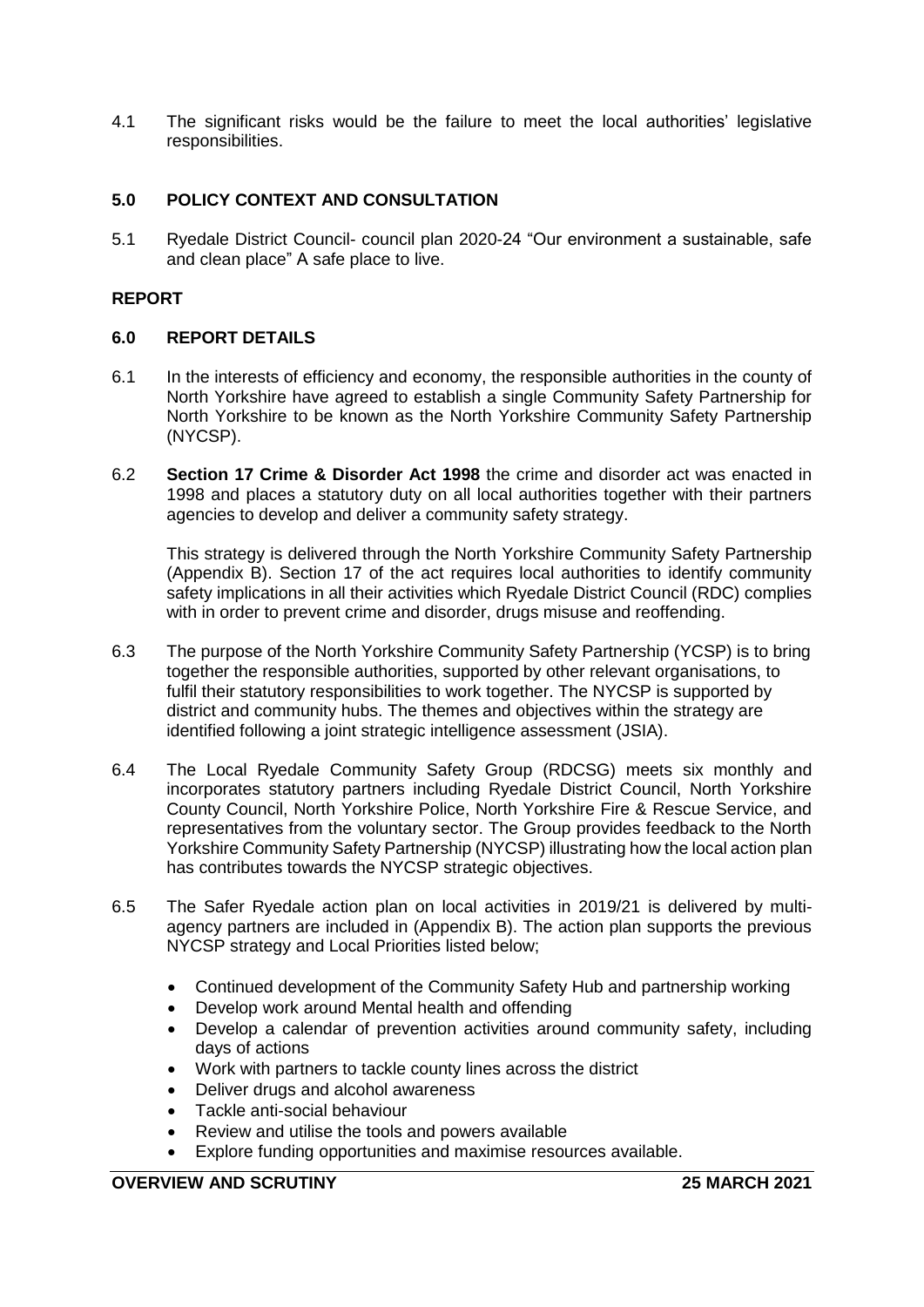There has been a slight delay in the action plan coming to committee as a result of the national pandemic. However, work has continued to be progressed and a list of delivered priorities are outlined below and within the action plan (Appendix A).

- 6.6 Ryedale District Council has now achieved the co-location with North Yorkshire Police to develop the Community Safety Hub. Police Officers, Police Community Support Officers (PCSO) are now co-located at Ryedale House and sit within the Safer, Stronger Communities Team working in partnership with community link officers and new Civil Enforcement Officers. This has led to greater understanding of the role of the Hub and increased interaction with council teams, particularly Housing Options and Environmental Protection
- 6.7 In 2020, Ryedale District Council recruited two new civil enforcement officers to work in the Safer, Stronger Communities team to deal with low level antisocial behaviour, and environmental crime, dog fouling, Littering, Fly tipping, collection of stray dogs etc.
- 6.8 In 2020 a review of the fortnightly Ryedale Community Safety problem solving Multi-Agency Partnership (MAPS) Meetings was undertaken. It was agree that the group would take forward the use of the Orcuma system that was launched throughout North Yorkshire in April 2019. The Orcuma system is a case management database linked with the North Yorkshire Police Niche system where Community Safety Hub cases can be created giving a full recording of individual activities.

The introduction of this system has quickly highlighted repeat cases and provided partners with a full history of events and shows common factors for many of these cases which include alcohol/drug, anti-social behaviour, violence and mental health issues and helps identify any safeguarding issues. This ensure that all cases are risk assessed and a multi-agency approach undertaken.

The group also introduce operation ambience which includes a multi-agency response to complex antisocial cases or repeat offenders. This approach involves key partners undertaking join visits to repeat offenders offering support and highlighting action that could be taken if they continue with their offending behaviour.

- 6.9 Since the introduction of the Orcuma System in April 2019 the Community Safety Multi-Agency Partnership Meeting have had;
	- 449 referrals direct into the Orcuma system
	- there are currently 12 open cases being discussed with attending partners
	- 4 Individuals signed up to Acceptable Behaviour Contracts (ABC's)
	- 3 Criminal Prosecution Notice Warnings (CPNW)
	- 3 referrals to community mediation services.
	- Ryedale District Council currently do not have any Public Space Protection Orders (PSPO) in place, however work is ongoing to gather the necessary data to take these forward
	- 3 Fixed Penalty Notices for Fly tipping have been issued
	- There have also been individual Multi-agency problem solving meetings that have taken place throughout this time to deal with some more complex antisocial behaviour cases for example ASB at Tara Park.
	- A new Community engagement project was also run in Pickering after reports of antisocial behaviour. A community event took place in the Memorial hall engaging the community using a toolkit called "Place Standards" asking 14 questions on "How good is our Pickering"
	- All Safer, Stronger Communities staff have also undertaken community safety and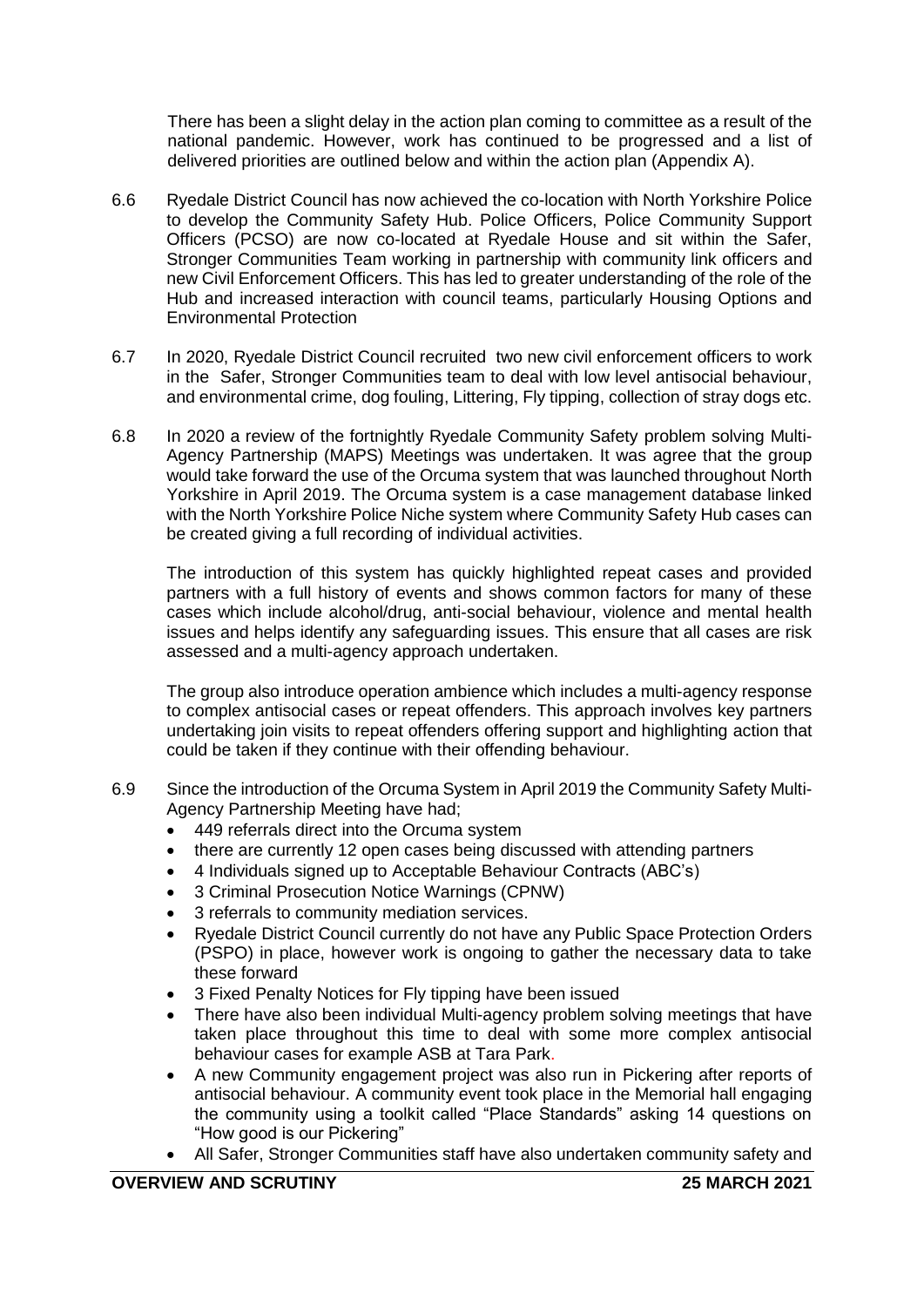enforcement training and are now accredited through keep Britain tidy in relation to our statutory responsibilities.

- 6.10 Ryedale District Council along with partners have also undertaken community safety prevention campaigns have included;
	- Dogs Trust Check-up and Chip Event
	- Winter dog walker checks –engaging with 99 owners to ensure they are being Responsible owners from November to the end of February.
	- Hate Crime week
	- Safeguarding week
	- Domestic abuse
	- Bogus callers awareness
	- Homelessness Campaign and checks
	- Traveller/Gypsy count –Team involved in the collating of this annual campaign
	- Proactive campaigns with licenced premises to aid training of staff in the signs of drug misuse within the premises and how actively to discourage this type of behaviours
	- Mini-Police with 40 pupils participating as of March 2020
	- Multi-agency fraud and scam talks to local groups.
	- Road Safety education events including winter driver checks engaging with 120 drivers
	- Wolds against rural crime campaign North Yorkshire Police and community Team.
- 6.11 During Covid it was agreed that the MAPS meeting would take place weekly to deal with any community tensions and implementing of new Covid government guidance. Due to this it was agree that the new community safety action plan for 2021/22 should be placed on hold to ensure resources were utilised appropriately during covid. Action taken through this group resulted in;
	- Joint visits with Police and Environmental health officers
	- Joint patrolling of areas of concerns.
	- Multi-agency meetings to tackle ASB and public health concerns
	- Join working to support vulnerable people
	- Join communications on fraudulent and scam activities
	- Introduction of a new Covid marshal

This meeting went back to fortnightly after North Yorkshire public health set up the Covid locality outbreak meetings.

6.12 During Covid we also introduced the Ryedale Community Connect Partnership meeting. This meeting brings together all tiers of local government and public services, along with community volunteer groups and charities to work together to help support our most vulnerable people during covid. This included providing support in relation to self-isolation, mental health and wellbeing and increased poverty and personal debt, food distribution and public safety.

## **7.0 IMPLICATIONS**

7.1 The following implications have been identified: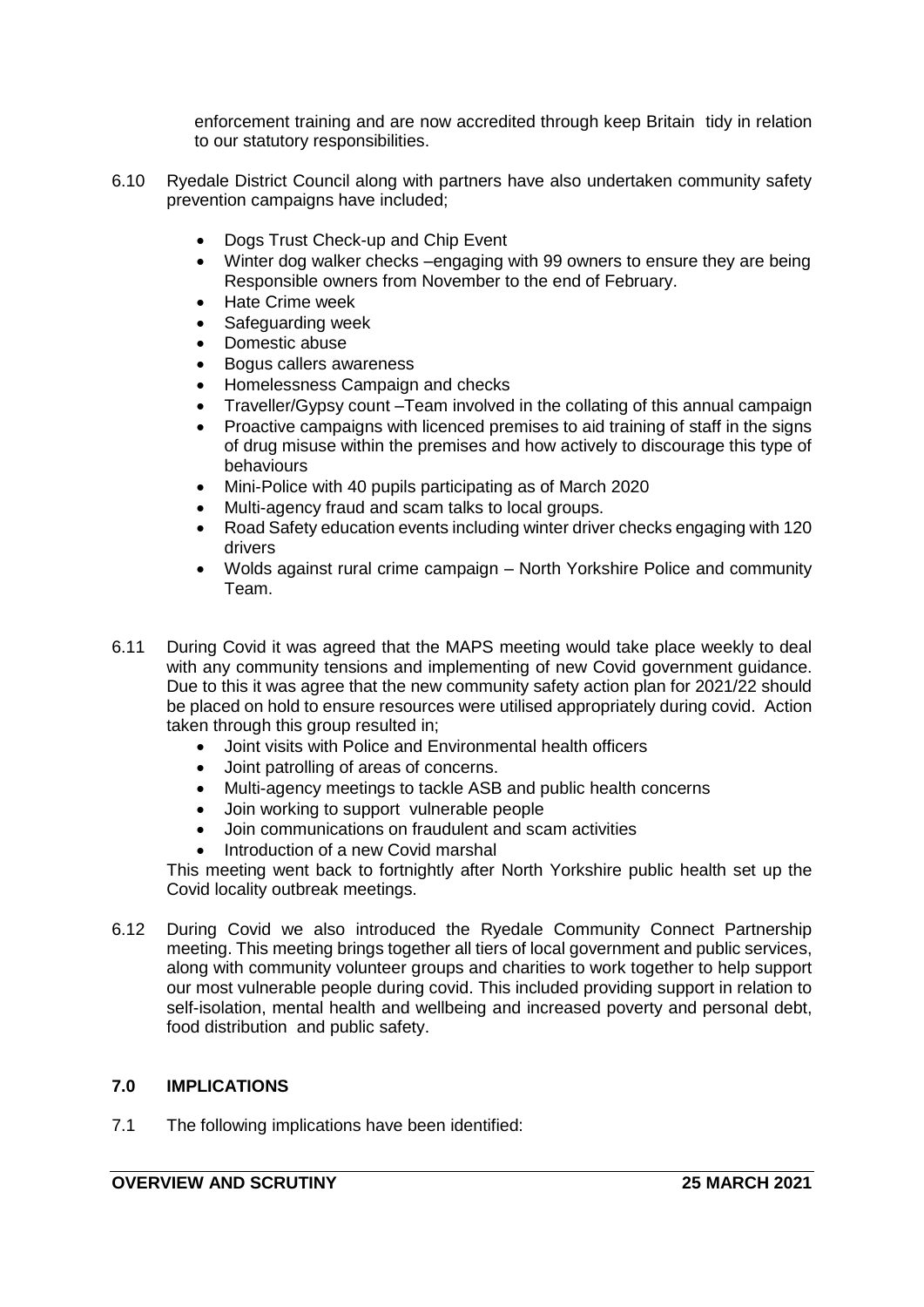- a) Financial The District Council has an established community safety budget for staffing. The Police, Fire and Crime Commissioner for North Yorkshire provides funding for community safety to enable responsible authorities to react to emerging local community safety needs and demands for targeted services, respond to emerging local community safety concerns or immediate crime and ASB reduction requirements and conduct planned targeted communications and social marketing interventions. This funding is £1,916.12.
- b) Legal Any legal implications will be highlighted when detailed proposals are brought to Committee and / or Council for approval within the new action plan priorities.
- c) Equalities- The North Yorkshire Community Safety Strategy identifies local issues that have equalities implications; the need to address the risk of criminal activity in disadvantaged communities; the involvement of young people both as potential victims and offenders; domestic violence; hate crime and tackling the fear of crime, particularly amongst vulnerable groups.
- d) Resources- Staffing is included through the work of the Safer Stronger Community team and community safety partners
- e) Planning- Not applicable
- f) Health & Safety- Health and safety Risk assessments are undertaken.
- g) Environmental and Climate Change Not applicable
- h) Crime & Disorder- The Community Safety Strategy and action plan meet our statutory duty under the crime and disorder Act 1998.

## **8.0 NEXT STEPS**

- 8.1 Development of the new Ryedale Community Safety Action plan 2021/22 in line with the NYCSP strategic priorities
- 8.2 Further development of the Community Safety Hub
- 8.3 Introduction of five new community link officer areas inline with council wards, Town Council. Parish Council areas.
- 8.4 Introduction of intelligence led practices and new area profiles to establish baseline information and measure outcomes.
- 8.5 The review of the Anti-social Behaviour Policy
- 8.6 Introduction of Public Space Protection Order (PSPO)

#### **Name of Head of Service Job Title**

| <b>Author:</b>  | Margaret Wallace Interim Head of Service Customer Service |
|-----------------|-----------------------------------------------------------|
| Telephone No:   | 01653 600666 Ext: 43221                                   |
| E-Mail Address: | margaret.wallace@ryedale.gov.uk                           |

# **Background Papers:**

# **OVERVIEW AND SCRUTINY 25 MARCH 2021**